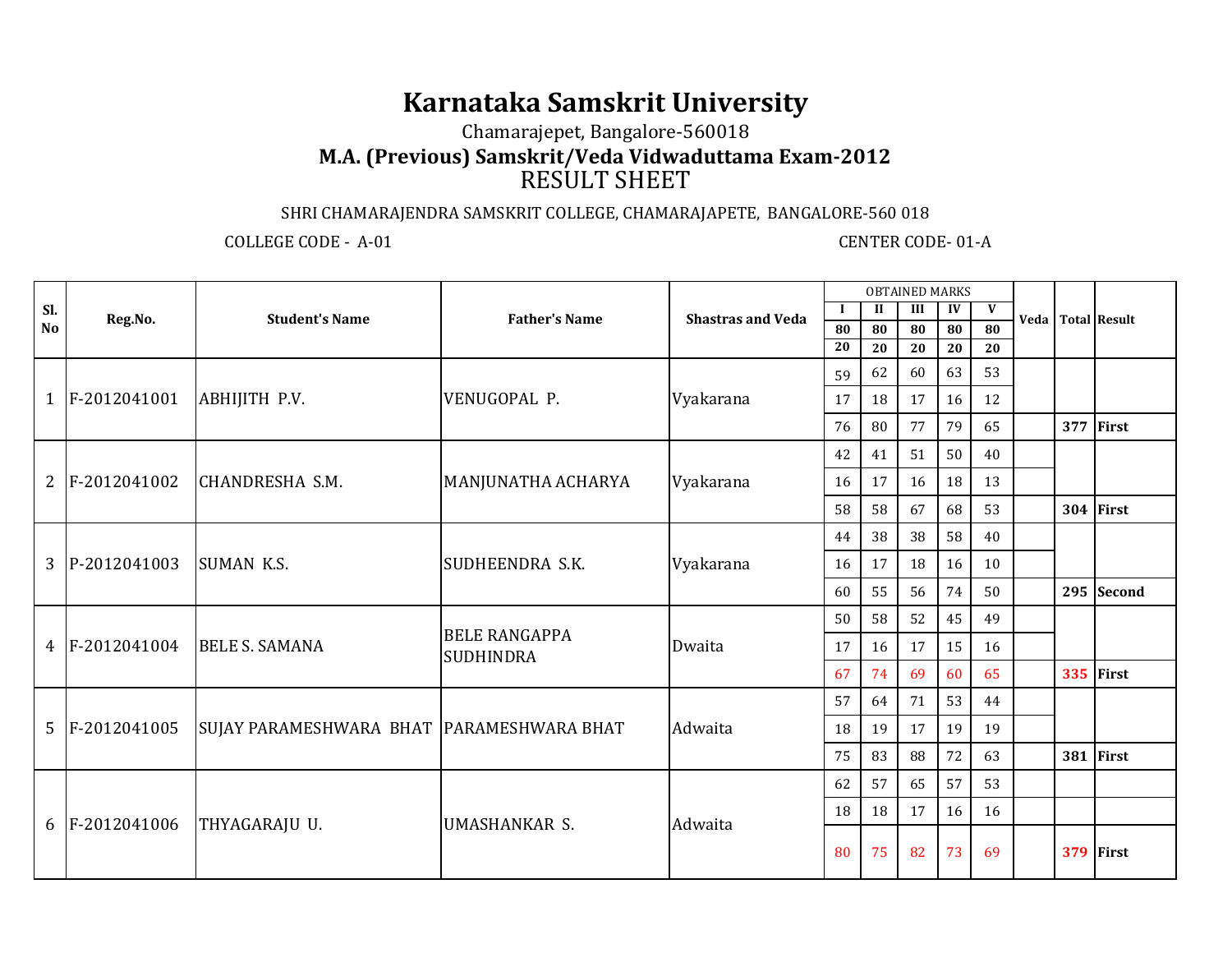|  | 7 F-2012041007  | BHEEMASHANKAR N.                    | NAGARAJA GUPTA N.             | Adwaita      | 61     | 55             | 70 | 54                       | 56             |                |               |
|--|-----------------|-------------------------------------|-------------------------------|--------------|--------|----------------|----|--------------------------|----------------|----------------|---------------|
|  |                 |                                     |                               |              | 19     | 18             | 17 | 18                       | 13             |                |               |
|  |                 |                                     |                               |              | 80     | 73             | 87 | 72                       | 69             |                | 381 First     |
|  |                 |                                     |                               |              | 65     | 56             | 64 | 61                       | 55             |                |               |
|  | 8 F-2012041008  | CHIDROOPA S.M.                      | MADHUSUDAN S.K.               | Adwaita      | 19     | 18             | 18 | 17                       | 15             |                |               |
|  |                 |                                     |                               |              | 84     | 74             | 82 | 78                       | 70             |                | 388 First     |
|  |                 |                                     |                               |              | 47     | 51             | 56 | 56                       | 43             |                |               |
|  | 9 F-2012041009  | PRASANNA S.B.                       | <b>BHASKAR</b>                | Adwaita      | 18     | 17             | 19 | 18                       | 14             |                |               |
|  |                 |                                     |                               |              | 65     | 68             | 75 | 74                       | 57             |                | 339 First     |
|  |                 |                                     |                               |              | 60     | 46             | 67 | 50                       | 43             |                |               |
|  | 10 F-2012041010 | <b>BHASKAR S.</b><br>KOTTRANNANAVAR | SANGAPPA M.<br>KOTTRANNANAVAR | Adwaita      | 18     | 17             | 17 | 19                       | 17             |                |               |
|  |                 |                                     |                               |              | 78     | 63             | 84 | 69                       | 60             |                | 354 First     |
|  | 11 F-2012041011 | ARUNRAJ V.                          | <b>VEERAPPA AMBAR</b>         | Adwaita      | 59     | 55             | 66 | 57                       | 58             |                |               |
|  |                 |                                     |                               |              | 17     | 16             | 18 | 17                       | 16             |                |               |
|  |                 |                                     |                               |              | 76     | 71             | 84 | 74                       | 74             |                | 379 First     |
|  |                 |                                     |                               |              | 59     | 58             | 66 | 51                       | 57             |                |               |
|  | 12 F-2012041012 | <b>DATTATREYA DIXIT</b>             | <b>GOPAL DIXIT</b>            | Adwaita      | 18     | 17             | 16 | 19                       | 19             |                |               |
|  |                 |                                     |                               |              | 77     | 75             | 82 | 70                       | 76             |                | 380 First     |
|  |                 |                                     |                               |              |        | $\blacksquare$ |    |                          | $\blacksquare$ |                |               |
|  | 13 F-2012041013 | <b>VINODA BHAT</b>                  | <b>RAMA BHAT</b>              | Adwaita      | $\sim$ | $\blacksquare$ |    | $\sim$                   |                |                |               |
|  |                 |                                     |                               |              | Ab     | Ab             | Ab | Ab                       | Ab             | Ab             | Absent        |
|  |                 |                                     |                               |              |        | $\mathbf{L}$   |    | $\blacksquare$           | $\overline{a}$ |                |               |
|  | 14 P-2012041014 | VINAY P.                            | KUMAR P.S.V.                  | Naveenanyaya | $\sim$ | $\blacksquare$ |    | $\overline{\phantom{a}}$ | $\blacksquare$ |                |               |
|  |                 |                                     |                               |              | Ab     | Ab             | Ab | Ab                       | Ab             | Ab             | <b>Absent</b> |
|  |                 |                                     |                               |              |        |                |    |                          |                |                |               |
|  | 15 F-2012041015 | JAGANNATH B.                        | PRASANNACHAR B.               | Naveenanyaya |        |                |    |                          |                |                |               |
|  |                 |                                     |                               |              | Ab     | Ab             | Ab | Ab                       | Ab             | A <sub>b</sub> | <b>Absent</b> |
|  |                 |                                     |                               |              |        |                |    |                          |                |                |               |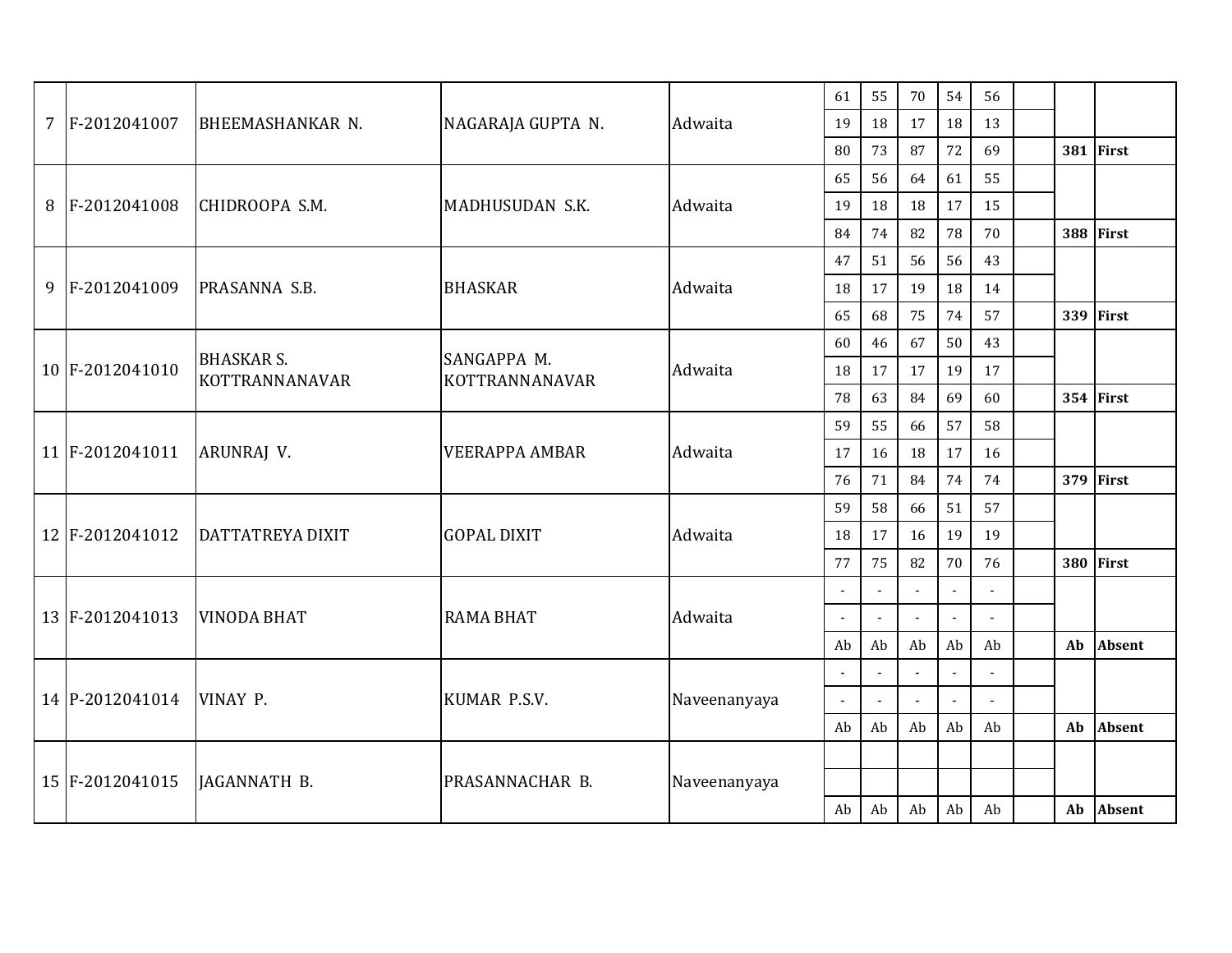|  | 16 P-2012041016 | RENUKARADHYA A.C.                          | CHANNAVEERAIAH B.         | Jainasiddanta            | 61             | 71                       | 50             | 52                       | 39 |     |     |                    |
|--|-----------------|--------------------------------------------|---------------------------|--------------------------|----------------|--------------------------|----------------|--------------------------|----|-----|-----|--------------------|
|  |                 |                                            |                           |                          | 15             | 16                       | 17             | 18                       | 19 |     |     |                    |
|  |                 |                                            |                           |                          | 76             | 87                       | 67             | 70                       | 58 |     |     | 358 First          |
|  |                 |                                            |                           |                          |                | $\overline{a}$           |                |                          | 69 |     |     |                    |
|  | 17 P-2012041017 | <b>KRISHNAMURTHY KARANTH</b>               | SANNAYYA KARANTH          | Rigveda Gananta          |                | $\blacksquare$           |                | $\mathbf{r}$             | 15 |     |     |                    |
|  |                 |                                            |                           |                          | $\overline{a}$ | $\overline{\phantom{a}}$ |                | $\overline{a}$           | 84 | 485 | 569 | <b>Distinction</b> |
|  |                 |                                            |                           |                          |                |                          |                | $\overline{a}$           | 72 |     |     |                    |
|  | 18 P-2012041018 | KIRANA A.M.                                | <b>MAHABALA BHAT A.S</b>  | Rigveda Gananta          |                |                          |                |                          | 14 |     |     |                    |
|  |                 |                                            |                           |                          | $\overline{a}$ |                          |                | $\blacksquare$           | 86 | 482 | 568 | <b>Distinction</b> |
|  |                 |                                            |                           |                          |                | $\overline{\phantom{a}}$ |                | 73<br>$\sim$             |    |     |     |                    |
|  | 19 P-2012041019 | ARUNA A.M.                                 | <b>MAHABALA BHAT</b>      | Rigveda Gananta          |                |                          |                | $\Box$                   | 16 |     |     |                    |
|  |                 |                                            |                           |                          |                | $\overline{a}$           |                |                          | 89 | 483 | 572 | <b>Distinction</b> |
|  | 20 P-2012041020 | VENKATARAMANA BHAT M.                      | <b>SADASHIVA BHAT</b>     | Rigveda Shrouta          |                |                          |                | $\blacksquare$           | 64 |     |     |                    |
|  |                 |                                            |                           |                          | $\overline{a}$ | $\sim$                   |                | $\overline{a}$           | 18 |     |     |                    |
|  |                 |                                            |                           |                          | $\sim$         | $\blacksquare$           |                | $\blacksquare$           | 82 | 480 | 562 | <b>Distinction</b> |
|  |                 |                                            |                           |                          |                |                          |                | $\blacksquare$           | 64 |     |     |                    |
|  | 21 P-2012041021 | ANANTHA PRAKASHA B.<br>NARAYANA BHATTA B.Y | Rigveda Smartha           | $\overline{\phantom{a}}$ | $\blacksquare$ |                          | $\blacksquare$ | 17                       |    |     |     |                    |
|  |                 |                                            |                           |                          | $\sim$         | $\overline{a}$           |                | $\mathbf{L}$             | 81 | 475 | 556 | <b>Distinction</b> |
|  |                 |                                            |                           |                          |                | $\overline{a}$           |                | $\overline{a}$           | 59 |     |     |                    |
|  | 22 P-2012041022 | <b>GAJANANA G. HEGDE</b>                   | <b>GANAPATHI V. HEGDE</b> | Krishnayajurveda         |                |                          |                | $\overline{\phantom{a}}$ | 18 |     |     |                    |
|  |                 |                                            |                           | Gananta                  |                | $\blacksquare$           |                | $\blacksquare$           | 77 | 480 | 557 | <b>Distinction</b> |
|  |                 |                                            |                           |                          |                | $\overline{a}$           |                | $\overline{a}$           | 56 |     |     |                    |
|  | 23 P-2012041023 | RAVI KUMAR B.R.                            | RAMAN B.J.                | Krishnayajurveda         |                | $\mathbf{r}$             |                | $\blacksquare$           | 18 |     |     |                    |
|  |                 |                                            |                           | Gananta                  |                | $\overline{a}$           |                | $\blacksquare$           | 74 | 480 | 554 | <b>Distinction</b> |
|  |                 |                                            | HANUMANTHA BHATTA H.      |                          |                |                          |                | $\mathbf{r}$             | 53 |     |     |                    |
|  | 24 P-2012041024 | SUNDARARAMA H.                             |                           | Krishnayajurveda         |                | $\blacksquare$           |                | $\mathbf{L}$             | 17 |     |     |                    |
|  |                 |                                            |                           | Gananta                  | $\sim$         |                          |                | $\blacksquare$           | 70 | 465 |     | <b>535 Pass</b>    |
|  |                 |                                            |                           |                          |                |                          |                |                          |    |     |     |                    |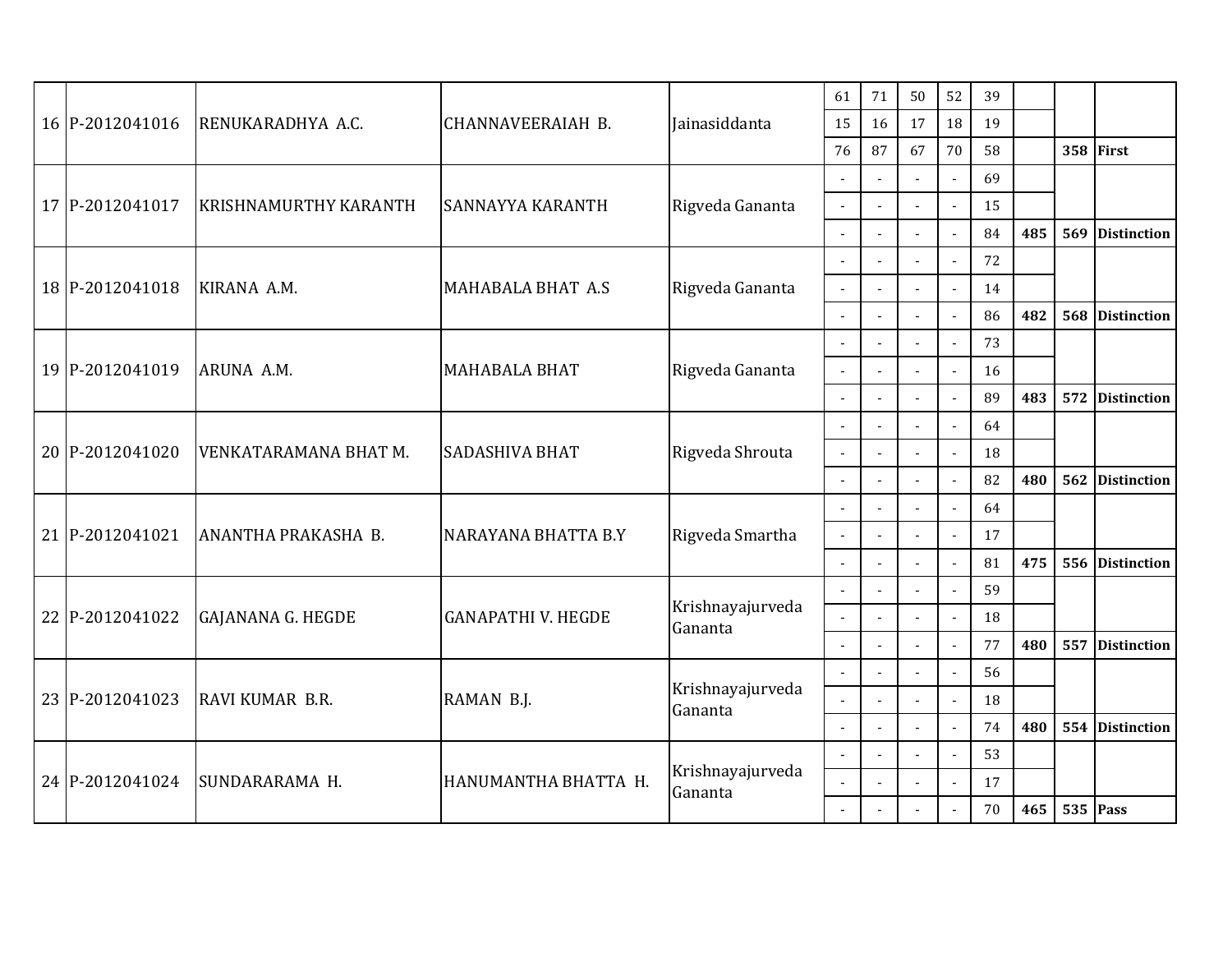|  | 25 P-2012041025<br>SOMANATHA JOSHI K. |                                            | KRISHNA BHATTA JOSHI   | Krishnayajurveda            |                          | $\blacksquare$           |                | $\blacksquare$<br>$\mathcal{L}_{\mathcal{A}}$ | 52<br>17 |     |                 |                    |
|--|---------------------------------------|--------------------------------------------|------------------------|-----------------------------|--------------------------|--------------------------|----------------|-----------------------------------------------|----------|-----|-----------------|--------------------|
|  |                                       |                                            |                        | Gananta                     | $\overline{a}$           |                          |                | $\blacksquare$                                | 69       | 470 |                 | <b>539 Pass</b>    |
|  |                                       |                                            |                        |                             |                          |                          |                | $\overline{a}$                                | 55       |     |                 |                    |
|  | 26 F-2012041026                       | MANJUNATHA SHARMA                          | <b>VINAYAKA</b>        | Krishnayajurveda            |                          |                          |                | $\overline{\phantom{a}}$                      | 17       |     |                 |                    |
|  |                                       |                                            |                        | Gananta                     | $\sim$                   | $\sim$                   |                | $\mathcal{L}_{\mathcal{A}}$                   | 72       | 465 |                 | 537 Pass           |
|  |                                       |                                            |                        |                             |                          |                          |                | $\overline{a}$                                | 57       |     |                 |                    |
|  | 27 P-2012041027                       | VISHWAJEET CHINTAMANI<br><b>GOKARNA</b>    | CHINTAMANI GOKARNA     | Krishnayajurveda<br>Gananta | $\overline{a}$           |                          |                | $\overline{\phantom{a}}$                      | 17       |     |                 |                    |
|  |                                       |                                            |                        |                             |                          | $\overline{a}$           |                | $\overline{a}$                                | 74       | 468 | 542             | Pass               |
|  |                                       |                                            |                        |                             |                          |                          |                | $\mathbf{r}$                                  | 62       |     |                 |                    |
|  | 28 P-2012041028                       | MURALIDHARA L.                             | LAKSHMINARAYANAPPA N.S | Krishnayajurveda<br>Gananta |                          |                          |                | $\mathbf{r}$                                  | 18       |     |                 |                    |
|  |                                       |                                            |                        |                             |                          | $\blacksquare$           |                | $\overline{a}$                                | 80       | 480 | 560             | <b>Distinction</b> |
|  | SUCHETANA J.S.<br>29 P-2012041029     |                                            | <b>SUBBA BHAT J.S</b>  | Krishnayajurveda<br>Gananta |                          |                          |                | $\overline{\phantom{a}}$                      | 70       |     |                 |                    |
|  |                                       |                                            |                        |                             |                          |                          |                | $\overline{a}$                                | 19       |     |                 |                    |
|  |                                       |                                            |                        |                             | $\sim$                   |                          |                | $\Box$                                        | 89       | 485 | 574             | <b>Distinction</b> |
|  |                                       |                                            |                        |                             |                          |                          |                | $\overline{\phantom{a}}$                      | 68       |     |                 |                    |
|  | 30 F-2012041030                       | VENKATESHA H.N.                            | NARAYANAMURTHY H.V     | Shuklayajurveda<br>Gananta  |                          |                          |                | $\overline{\phantom{a}}$                      | 18       |     |                 |                    |
|  |                                       |                                            |                        | $\overline{a}$              | $\sim$                   |                          | $\overline{a}$ | 86                                            | 470      |     | <b>556 Pass</b> |                    |
|  |                                       |                                            |                        |                             |                          |                          |                | $\overline{\phantom{a}}$                      | 72       |     |                 |                    |
|  | 31 P-2012041031                       | KOPRACHARYA N. SINDHANOR NARASIMACHARYA A. |                        | Shuklayajurveda<br>Gananta  |                          |                          |                | $\overline{a}$                                | 19       |     |                 |                    |
|  |                                       |                                            |                        |                             | $\overline{a}$           | $\overline{a}$           |                | $\overline{\phantom{a}}$                      | 91       | 480 | 571             | <b>Distinction</b> |
|  |                                       |                                            |                        | Krishnayajurveda            |                          | $\overline{\phantom{a}}$ |                | $\overline{a}$                                | 70       |     |                 |                    |
|  | 32 F-2012041195                       | PHALACHANDRA S.                            | SRIDHARAMURTHY K.S     | Gananta                     |                          | $\blacksquare$           |                | $\blacksquare$                                | 19       |     |                 |                    |
|  |                                       |                                            |                        |                             |                          | $\overline{a}$           |                | $\overline{a}$                                | 89       | 492 | 581             | <b>Distinction</b> |
|  |                                       |                                            | SRIDHARAN H.K.         | Krishnayajurveda            | $\overline{\phantom{a}}$ | $\sim$                   |                | $\blacksquare$                                |          |     |                 |                    |
|  | 33 F-2012041196                       | SRINIVAS S.                                |                        | Gananta                     |                          | $\overline{\phantom{a}}$ |                | $\overline{a}$                                |          |     |                 |                    |
|  |                                       |                                            |                        |                             | Ab                       | Ab                       | Ab             | Ab                                            | Ab       | Ab  | Ab              | <b>Absent</b>      |